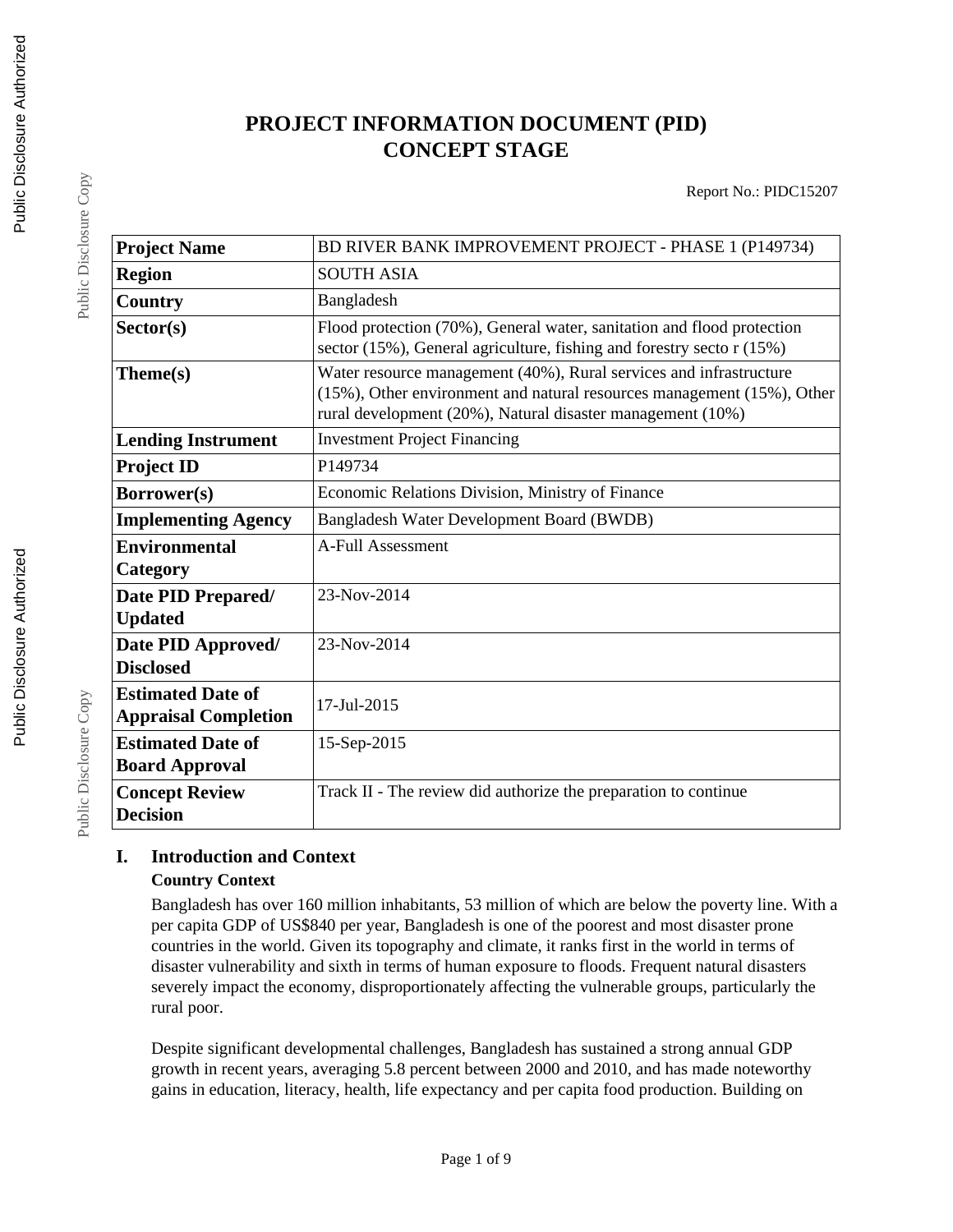these successes in social and economic performance, Bangladesh aims to become a middle income country by 2021. Achieving this aim will require the Government of Bangladesh (GoB) to make concerted efforts in improving governance, narrowing the infrastructure deficits, reducing vulnerability to natural and external shocks, and capitalizing on low labor costs.

To feed a growing population and ensure future food security Bangladesh has to address the escalating flood risk that adversely impacts the country. Given that around 70 percent of the population lives in flood-prone, rural areas, and over 43 percent of the labor force is engaged in agricultural activities, achieving sustainable economic growth and reducing poverty will require significant investments in flood control schemes, strengthening associated institutions, and developing risk mitigation policies that are conducive to lasting change.

In order to provide better income opportunities to rural people in line with the Government's 6th Five-year Plan, improving the stability and connectivity along the river banks will be important. Secured river banks, maintained by capable institutions, will also pave the way for development along the riverbank, with the possibility of better transportation infrastructure along the river, improving accessibility in rural areas.

Together these measures will increase resilience in rural areas reducing human displacement due to river erosion and providing a more stable environment for social and economic development.

#### **Sectoral and Institutional Context**

The Government has created a highly supportive institutional and policy environment with water resources management as a major agenda in its development strategies. Among the various institutions, the Ministry of Water Resources (MWR) is the apex body responsible for the development and management of the entire water resources of the country, with the BWDB as its implementing arm. MWR, through its strategic and macro-planning arm—Water Resources Planning Organization (WARPO)—formulates policies, plans, strategies, guidelines, instructions, acts, and rules relating to the development and management of water resources, including the National Water Policy (1999), a Coastal Zone Policy (2005), National Water Management Plan (2004), and the more recent Bangladesh Water Act (2013). Through BWDB, MWR also prepares and implements development projects relating to flood control, drainage and irrigation, river bank erosion and control, coastal development and land reclamation. BWDB, which has been in operation since 1959, is responsible for the execution of flood, drainage and irrigation plans and development projects. It is also responsible for the collection and dissemination of hydrologic and hydraulic data and the management of Flood Forecasting and Warning Center. Since its inception, BWDB has been tasked with a number of development projects, some of which are outside the realm of the water sector.

In the 1960s BWDB constructed the 220-kilometer Brahmaputra Right Bank Embankment (BRE), from Kaunia in Rangpur District to Bera in Padma District, to protect the surrounding area from flooding and to improve agricultural production. Prior to the BRE construction overbank spills regularly caused flooding to a 240,000 hectares (ha) area affecting the livelihoods of hundreds of thousands of people. The BRE had a setback distance of about 1.5 kilometers from the Brahmaputra/Jamuna's river bank-line initially but over the years, due to bank erosion, the embankment has breached at several locations, retiring as many as seven times at some locations. Between 1973 and 2014, nearly half of the arable land in these bankline upazilas has been lost to the river and nearly 2,800 ha of homestead land have been eroded displacing an estimated population of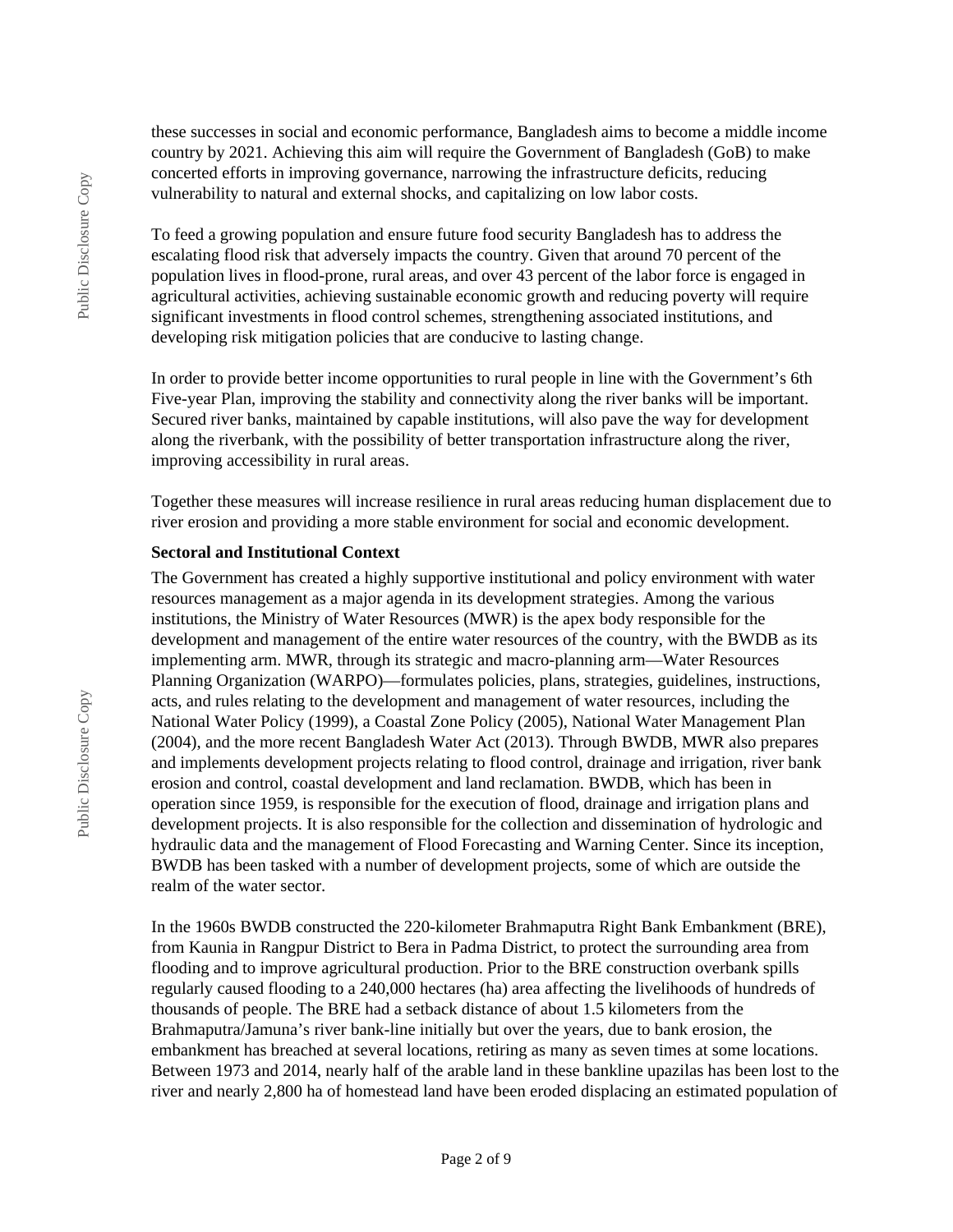168,000 people. Furthermore, while the original Brahmaputra Right Embankment provided a transport link through a country side road, today's embankment only provides limited connectivity, due to this embankment erosion. Currently there is limited access to these areas, including access for emergency response and maintenance works.

Over the years, several major repair and upgrading projects were carried out to rebuild and strengthen the existing embankment structures but these have been ad hoc and piecemeal. The retired embankments were typically constructed with around a 200 meter setback distance to prevent flooding. In many places the embankment has been retired several times. Presently, nearly 60 kilometers of the original BRE remains intact, and many long reaches are close to the river bankline, making closing of breaches increasingly costly. Consequently the integrity of the current embankment is being threatened and large areas of rural and urban areas, such as Sirajganj, are being increasingly exposed to flooding. Currently BWDB is following an approach based on erosion response. This means riverbank protection is built where and when needed. However, as the current embankment is regularly sustaining multiple breaches and setbacks, an erosion response approach is becoming increasingly difficult and expensive to maintain.

As a result of this cycle of flood and erosion the water resource sector in Bangladesh is facing major developmental challenges. These challenges are exacerbated by institutions with inadequate capacity, tools and resources to manage floods and erosion. Extensive erosion and insufficient attention to operation and maintenance of the embankments has heightened the vulnerability of the adjacent population causing widespread displacement whilst undermining the interlinked opportunities to safeguard economic development, improve livelihoods, and save lives and assets This has had significant impoverishing impacts upon the displaced population along the river and contributed to poverty in Bangladesh. The incidence of poverty is around 7 to 10 % higher on the right bank upazilas compared to the national average, which is symptomatic of the impoverishing impacts of the floods. This finding is supported by significant empirical evidence at the macroeconomic level of a positive correlation between the development of infrastructure for flood and erosion protection, and GDP per capita or growth rates.

Climate variability will further accentuate the intrinsic risks facing the population. It is reported that under climate change there will be increased propensity for extreme monsoon outbreaks. Upgrading the flood and erosion control system is recognized as a key investment in reducing exposure of the population to climate risk and strengthening their resilience.

Given the recurring adverse impacts associated with floods and erosion, there is an increasing realization that a preemptive and pro-active approach to flood management; more efficient and cost effective engineering technologies; embankment protection, monitoring, and preventative maintenance; resilience planning and management; and finally a revenue-generating strategy as well as an institutional shift from purely asset creation to asset management are all essential parts of any environmentally, socially and fiscally sustainable strategy. This realization is increasingly reflected in GoB's sector policy.

The Proposed River Bank Improvement Program is composed of a successive and relatively focused individual projects with regular monitoring to address the aforementioned challenges – with each project learning from its predecessor towards a manageable Brahmaputra/ Jamuna River. In such a program, successes can be scaled up, accelerated and replicated. The overall program would improve flood and erosion control embankment infrastructure and build capacity within institutions.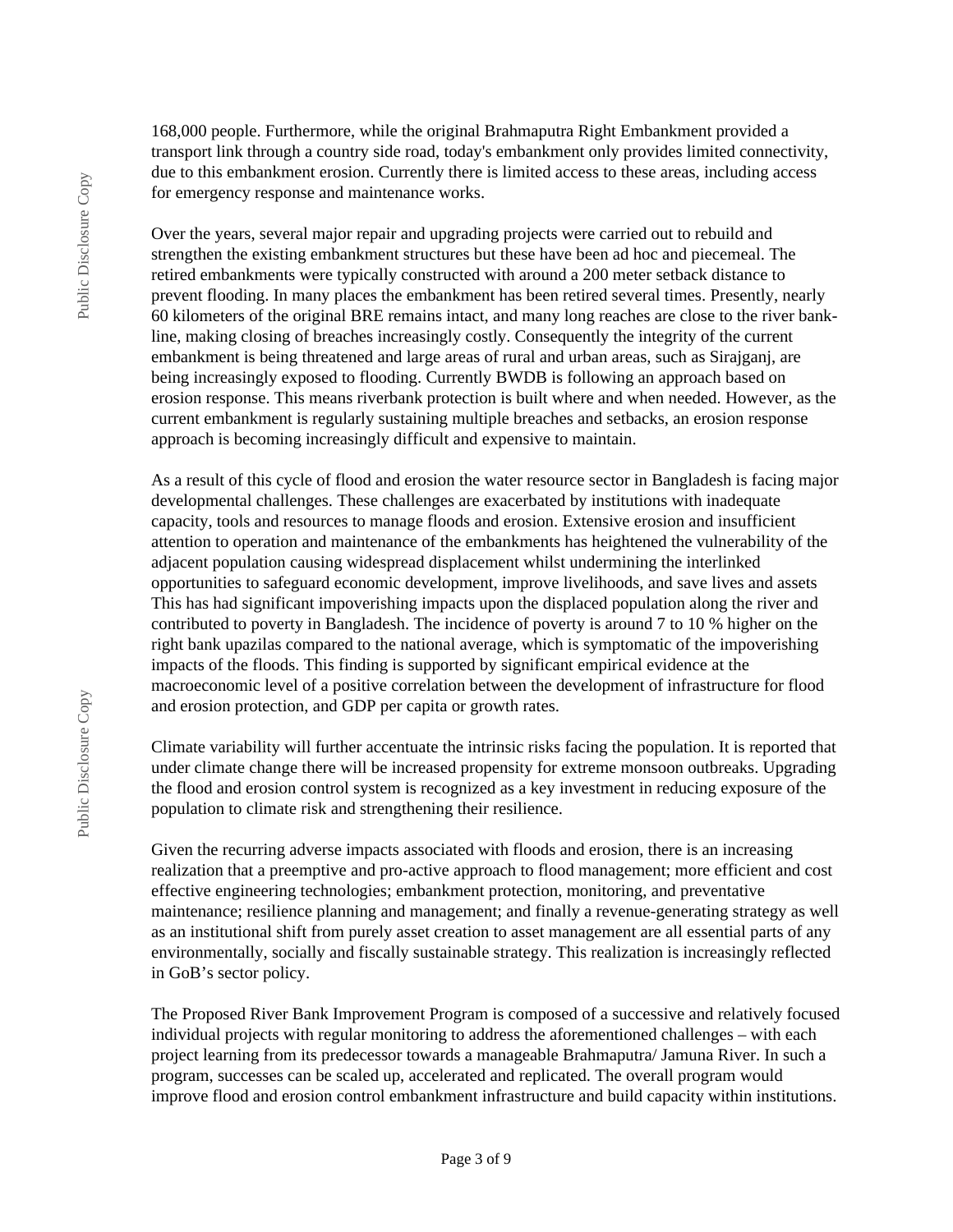The program area spans approximately 180 km of the river bank, affecting seven districts of approximately 4,650 sq. km. and a population of up to 7 million. The program is divided into threephases. The first two phases will aim to address the flood and erosion control scheme and improve BWDB capacity to sustainably manage the scheme. The third phase will explore the development of an access controlled road on the rehabilitated embankment. The program total cost will be approximately US\$1500 million. Early feasibility assessment indicates that both embankment rehabilitation and road connectivity are economically justifiable on their own merits.

The first phase (RBIP-I) of the proposed program (this project) will improve flood and erosion control scheme in the priority reach. The priority reach is approximately 60-70 km, stretching from Sirajgang to Hasnapara, and is exposed to high rates of erosion as estimated by satellite imagery analysis. The priority reach experienced the highest loss of land during the last 40 years (i.e. 279 ha/ km against an average of 198 ha/km along the entire BRE). The area directly protected by the priority reach is approximately 2,000 sq. km. with a population of nearly 2.5 million. Flood protection will be achieved through embankment development and river bank protection, along with capacity building of BWDB. Experiential learning has led to significant recent innovations, particularly the use of cost-effective sand-filled geo-textile bags for river bank stabilization. Phase I will build on the existing knowledge base and mobilize these new technologies in efforts to improve BWDB's capacity to effectively maintain the proposed scheme. Phase I will also support the development of detailed studies for the successive phases, including embankment rehabilitation and river bank protection work to be pursued on the remaining reaches, and road development. This Phase will also take into account resettlement and livelihood support for affected people of the priority reach.

During the second phase (Phase II), the focus will be on rehabilitating the flood and erosion control scheme on the remaining reaches (i.e. from Hasnapara to Dudkumar River in Kurigram district) of the Brahmaputra right embankment. This phase will also pursue other strategic studies for land reclamation and improved river navigability.

The third phase (Phase III) will focus on development of road along the crest of the embankment. Embankment schemes are traditionally used as roads in Bangladesh. The design of the embankment scheme to withstand a 1-in-100 years flood and to provide geotechnical stability is found to be associated with a crest width that lends itself to a 4-lane road. Therefore, this phase will seek to develop a road on top of the already rehabilitated embankment. Early traffic surveys suggest that a two-lane road is sufficient until 2025. After 2025, the road could be expanded to a 4-lane road. The development of roads over the rehabilitated embankment is not expected to be associated with substantial resettlement and land acquisition as the majority of this cost will be absorbed under Phase I and II. The potential to develop a road with toll collection plazas at strategic places makes such investment amenable to innovative financing modalities (e.g. combination of private capital and IDA guarantees).

The proposed program focuses on the areas of the river north of Jamuna Bridge and complements the ADB led investment program that addresses the aforementioned challenges through the development of 50 km of riverbank protection structures and 89 km of flood embankments South of Jamuna Bridge.

Phasing Timeline. Three overlapping 7-year phases are envisaged in the program. The phased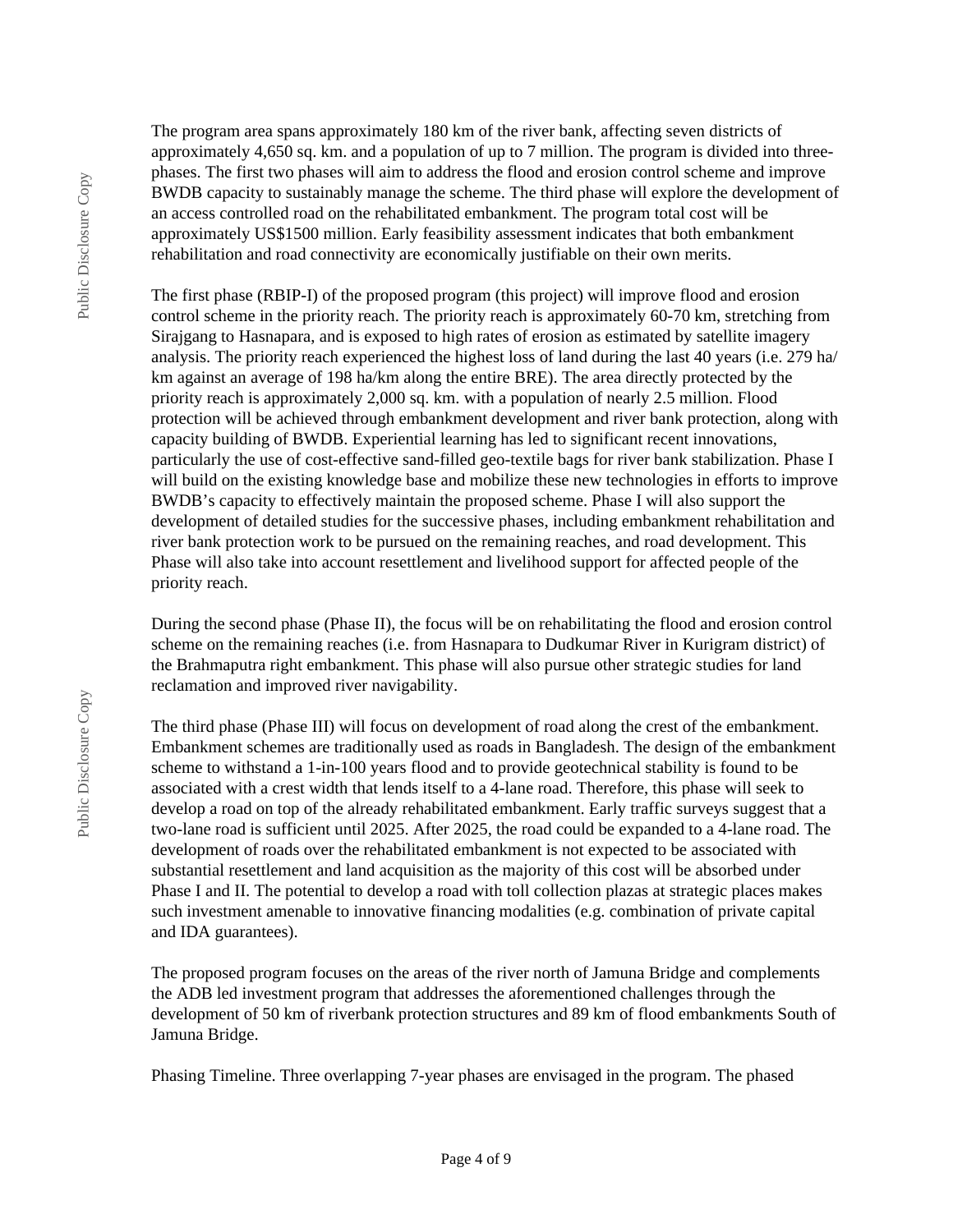approach would help identify best practices within phases systematically and through feedback, help in refining and refocusing components as necessary to achieve objectives. **Relationship to CAS**

The proposed program is in line with the Bank's twin goals of 1) Poverty Reduction and 2) Shared Prosperity that are brought about not only through the short-term immediate benefits from the project, such as avoided flood-associated damages but also the long–term, ancillary benefits, and future opportunities created from the project. These are presented below:

(a) Strengthened institutions: The project will support capacity building of existing institutions, particularly the BWDB, providing them with the tools and capabilities to efficiently and effectively control floods and avoid flood and erosion related damages.

(b) Increased connectivity and accessibility: Secured river banks will open the way for better transportation infrastructure along the river, thereby improving accessibility to the rural areas. This is also important step towards effective land reclamation and improved river navigability along the Brahmaputra/Jamuna River.

(c) Rural poverty reduction: Investments and accessibility will create better job opportunities in the rural areas, catalyze economic development, and open new horizons of income opportunities for the poor. Strengthened flood embankments will create a predictable and less vulnerable environment that does not hinder investments.

(d) Reduced displacement: Job opportunities and a more secure environment for the rural poor will reduce human displacement due to river erosion and provide a healthy and stable environment for social economic development in the project area.

(e) Long-term revenue-generation: Developing controlled access roads with the possibility of including toll collection plazas will create a revenue-generating scheme that can contribute towards operation and maintenance costs, thus improving financial sustainability over the long-term.

The project would strongly support the 2011-14 CAS, as well as the revised November 20, 2013 CASPR. Specifically, the project would directly support Pillar 3: Vulnerability, Adaptation and Inclusion, Output 3.2: Disaster and Climate Change. It would make a focused and significant contribution to this output by improving embankment schemes and the associated river bank protection to reduce the incidence and impacts of flooding and erosion.

The project would also make a significant direct contribution to Pillar 3.1 (agriculture and food security) by reducing damage to crops and interruption to agricultural activity—particularly in the North West region that represents the country's bread-basket. The agricultural significance of the North West region comes from its favorable land topography, soil and climate for growing multiple essential crops. Any interruptions in agricultural production, whether from river erosion or flood in the region, would not only hurt the farmer but it would adversely affect food security in the country.

Further, the project would contribute directly and indirectly to Pillar 3.3 (women's empowerment) by providing improved job opportunities and livelihood restoration. The program would ultimately support the Pillar 2.2 by road infrastructure improvements that would contribute to increased accessibility and hence facilitate broad rural development.

#### **II. Proposed Development Objective(s) Proposed Development Objective(s) (From PCN)**

The objective of this program is to reduce the adverse impacts of flooding and erosion along the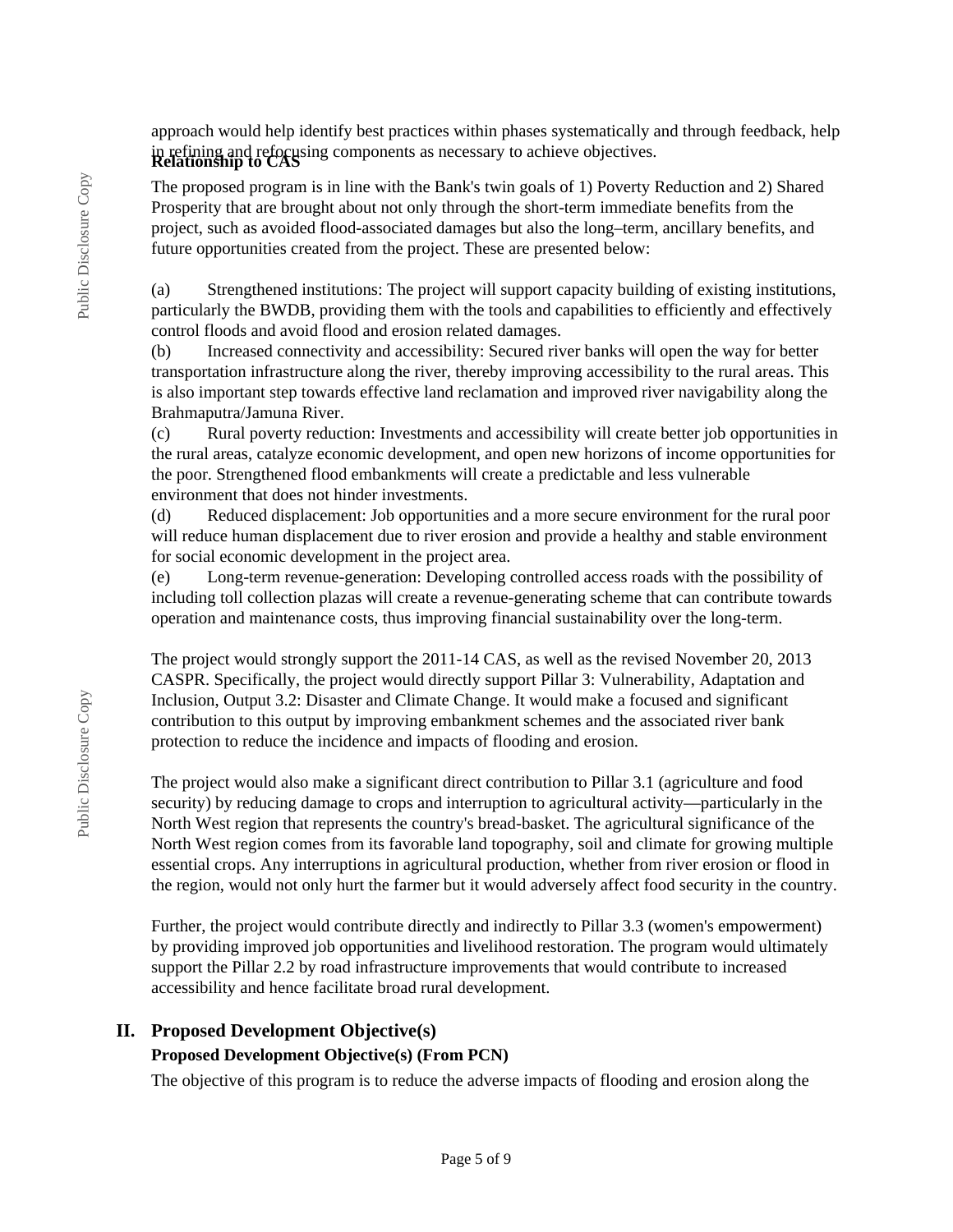Brahmaputra right embankment, enhance its sustainable management and improve accessibility along the BRE corridor.

The project specific PDO is to improve flood and erosion management capacity, and increase protection against river flooding and erosion along selected sections of the Brahmaputra River.

#### **Key Results (From PCN)**

The following key results are expected from the project:

(i) Reduction in the number of people subject to adverse impacts of flooding and erosion.

(ii) Reduction of the land area subject to adverse impacts of flooding and erosion.

(iii) Asset management system established and used for decision making.

(iv) Flood warning system established and operational.

(v) Number of resettled households that have improved access to basic services (water and sanitation services as a minimum)

#### **III. Preliminary Description**

#### **Concept Description**

The proposed project RBIP-I (i.e. Phase I of the RBIP program) consists of the following components:

Component A: Rehabilitation and Improvement of Brahmaputra River Embankment Scheme (US \$375 million). This component would primarily consist of the civil works required for rehabilitation of embankment schemes and associated river bank protection works.

Component A1: Flood Embankment Rehabilitation and Improvement (US\$ 105 million). This component aims to increase community resilience to flooding. It will finance systematic strengthening of the existing degraded embankments and repairing and upgrading the associated drainage for improved flood management of project area. It is expected that 60-70km of embankment will be rehabilitated under this component.

Component A2: River Bank Protection and Revetment (US\$ 270 million). This component aims to increase community resilience to bank erosion and to provide increased protection against river attacks and embankment breaches. It is expected that 60-70 km of riverbank protection will be strengthened to cover priority areas that endanger the stability of the embankment.

Component B: Implementation of Social and Environmental Management Plans (US\$135 million). This component will implement the planned social and environmental programs to address the negative social environmental issues under the project, including resettlement, and provide development assistance to local communities in the project area.

Component B1: Resettlement and Social Development (US\$ 120 million). The aim of the Social and Resettlement Management Plan (SRMP) is to mitigate the adverse impacts of the project, improve the living standard of those affected and provide assistance to promote local area development along the embankments, by addressing the social dimensions of the project, and finance implementation of such plans. The proposed civil works will require land acquisition (i.e., approximately 330 ha) and relocation of many people (i.e. in average 70 households per km of the priority reach with average family size is of four per household, a total of some 20,000 people). The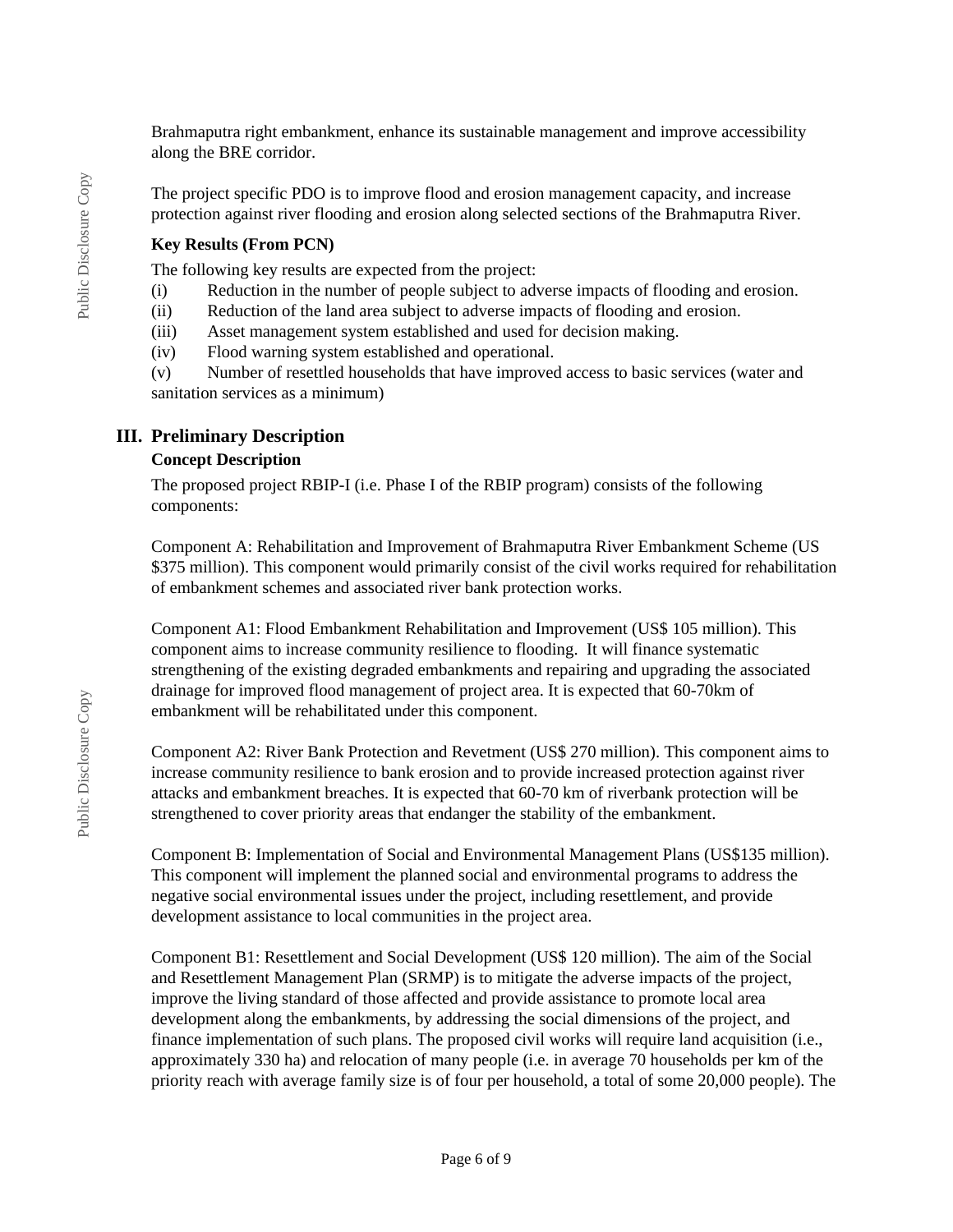SRMP plans: (i) compensation for lost assets, resettlement and livelihood restoration for the population affected by the project; (ii) gender and public health action plans; iii) a communication strategy, grievance mechanism and a plan for ongoing stakeholder engagement; and iv) local development assistance to communities along the embankment.

Component B2: Environmental Management (US\$ 15 million). All construction-related environmental issues would be addressed in the construction contracts; thus the cost of such measures is included in Components A. This component would include those aspects which are not or cannot be covered under construction contracts, including measures addressing indirect and cumulative impacts, development and implementation of programs for ecological conservation, and costs associated with monitoring and supervision of Environmental Management Plan (EMP) implementation. This will also support the development of EIAs for all remaining embankment and river bank protection works and road development to be carried out in subsequent phases of the proposed program.

Component C: Institutional Strengthening, Capacity Building of BWDB, Technical Assistance and Training and Future Project Preparation and Strategic Studies (US\$ 20 million). This includes:

Component C1: Strengthening of BWDB, Independent Panel of Experts and Technical Assistance (US\$ 15 million). This sub-component will provide strategic support for enhancing central-level institutional capacity and increase the use of non-structural measures in flood and erosion management. It will also strengthen BWDB capacity to carry out effective operation and maintenance (O&M) programs of the embankment scheme and the associated river bank revetment and road. This will also aim to improve O&M divisions and monitoring cells through office upgrading, capacity building, and modern survey equipment to support timely embankment O&M. This subcomponent will also develop BWDB capacity for community mobilization for sustainable O&M. This will also support the development of embankmentasset management system and improve the flood early warning systems. It will also support the recruitment of independent panel of experts to provide expert technical advice necessary for efficiently and effectively addressing the flooding, river control, economic, environmental and social impacts, and other project related issues as well as provide BWDB with long term strategic planning regarding Jamuna River management.

Component C2: Future Project Preparation and Strategic Studies (US\$ 5 million). This subcomponent would support strategic studies to address technical, financial, or management issues, mitigation measures, pilot nonstructural interventions and plans and preparation of future projects that may be identified during Project implementation and agreed upon with the Bank. For examples, this subcomponent would finance: (i) strategic studies including the continuous updating of the strategic assessment /master plan to look into river training, flood control schemes, and river navigation and other preparatory studies for following phases of the RBIP; (ii) a feasibility study to assess different toll options; and (iii) establish framework of collaboration among allied institutions to improve integration of structural and nonstructural measures in flood and erosion management and overall water resources planning.

Component D: Project Management Support, Construction Supervision, Monitoring and Evaluation of the Project Impacts and Social and Environmental Management Plan (US\$ 50 million). This includes:

Component D1: Construction Supervision and Implementation Support (US\$ 25 million). This sub-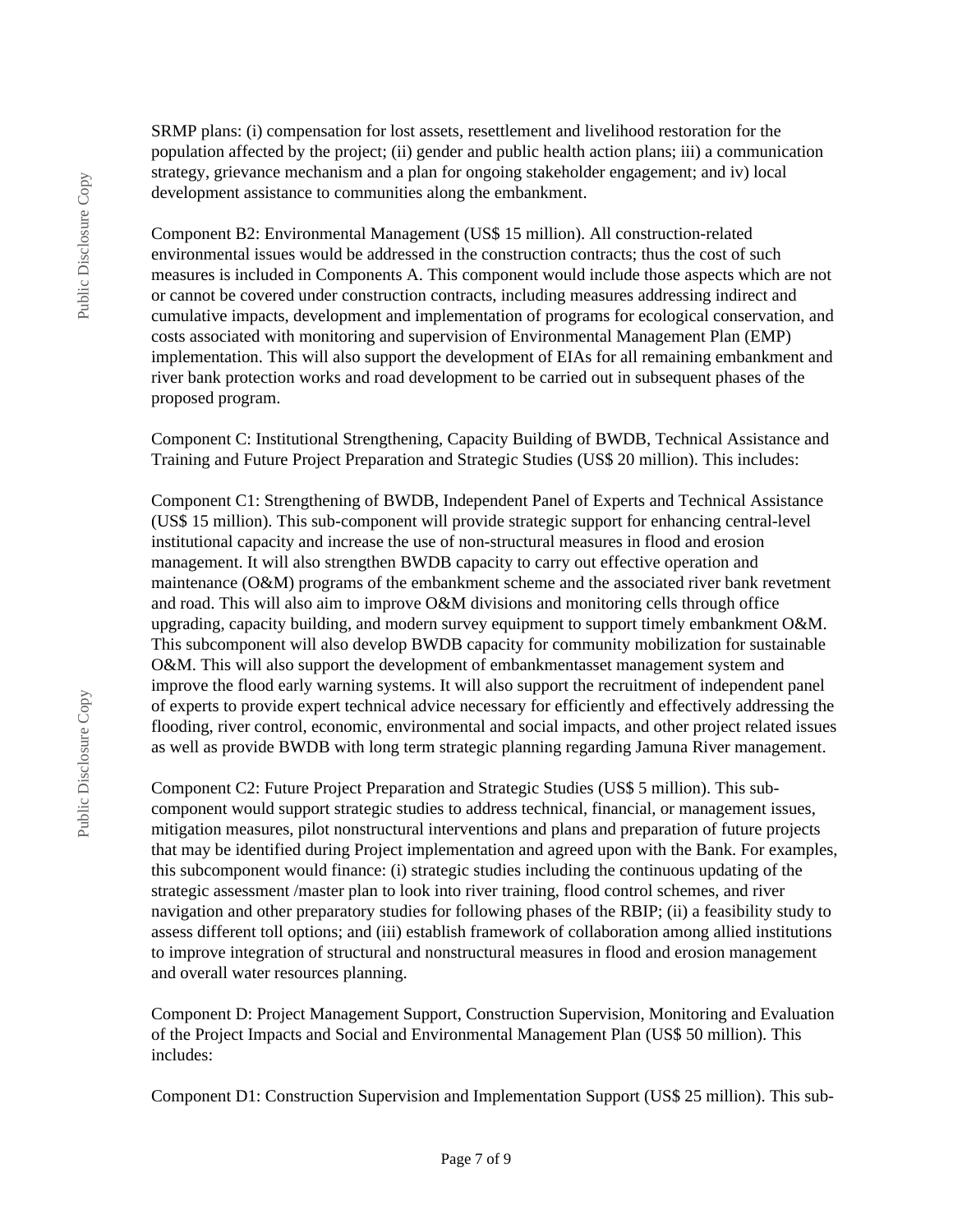component would cover the cost of consulting and other services for the Project implementation. It will finance consulting services for (i) surveys, designs of remaining embankment improvement and (ii) construction supervision of civil works. It would also cover implementation of all activities under the Project, including: procurement, contract administration, quality control, certification of payments, financial management, preparation of any additional designs, and bidding documents.

Component D2: Third Party Monitoring and Evaluation of Project, and Supervision of GAPP, EMP, SRAP (US\$5 million). This sub-component aims at ensuring effective Project monitoring and evaluation. It will finance consulting services for continuously monitoring project activities and providing feedback to the government and the implementing agency on the Project's performance. This includes supervising the implementation of the Governance and Accountability Action Plan (GAAP), EMP and Social Resettlement Action Plan (SRAP). This will be provided through third party assessment and monitoring of key aspects of project/program implementation.

Component D3: Project Management Support and Audit (US\$ 20 million). This sub-component would support BWDB in implementing Project-related activities, including support for operation of the Project Management Unit (PMU), capacity building, and incremental allowances for Project's staff, operational cost, and audits, etc.

#### Project Cost

The total project cost is US\$ 580.00 million. RBIP-I will be financed by jointly by IDA and GOB. The financing composition is as follows : (i) IDA is expected to contribute a total financing of about US\$500 million; and (ii) GOB is expected to contribute the remaining costs.

| <b>Safeguard Policies Triggered by the Project</b> | Yes | N <sub>0</sub> | <b>TBD</b> |
|----------------------------------------------------|-----|----------------|------------|
| Environmental Assessment OP/BP 4.01                | ×   |                |            |
| Natural Habitats OP/BP 4.04                        | x   |                |            |
| Forests OP/BP 4.36                                 |     |                | ×          |
| Pest Management OP 4.09                            |     |                | ×          |
| Physical Cultural Resources OP/BP 4.11             | ×   |                |            |
| Indigenous Peoples OP/BP 4.10                      |     |                | ×          |
| <b>Involuntary Resettlement OP/BP 4.12</b>         | x   |                |            |
| Safety of Dams OP/BP 4.37                          |     | ×              |            |
| Projects on International Waterways OP/BP 7.50     | X   |                |            |
| Projects in Disputed Areas OP/BP 7.60              |     | x              |            |

### **IV. Safeguard Policies that might apply**

### **V. Financing (in USD Million)**

| Total Project Cost:       | 580.00 |  | <b>Total Bank Financing:</b> | 500.00 |  |
|---------------------------|--------|--|------------------------------|--------|--|
| <b>Financing Gap:</b>     | 0.00   |  |                              |        |  |
| <b>Financing Source</b>   |        |  | Amount                       |        |  |
| <b>BORROWER/RECIPIENT</b> |        |  |                              | 80.00  |  |